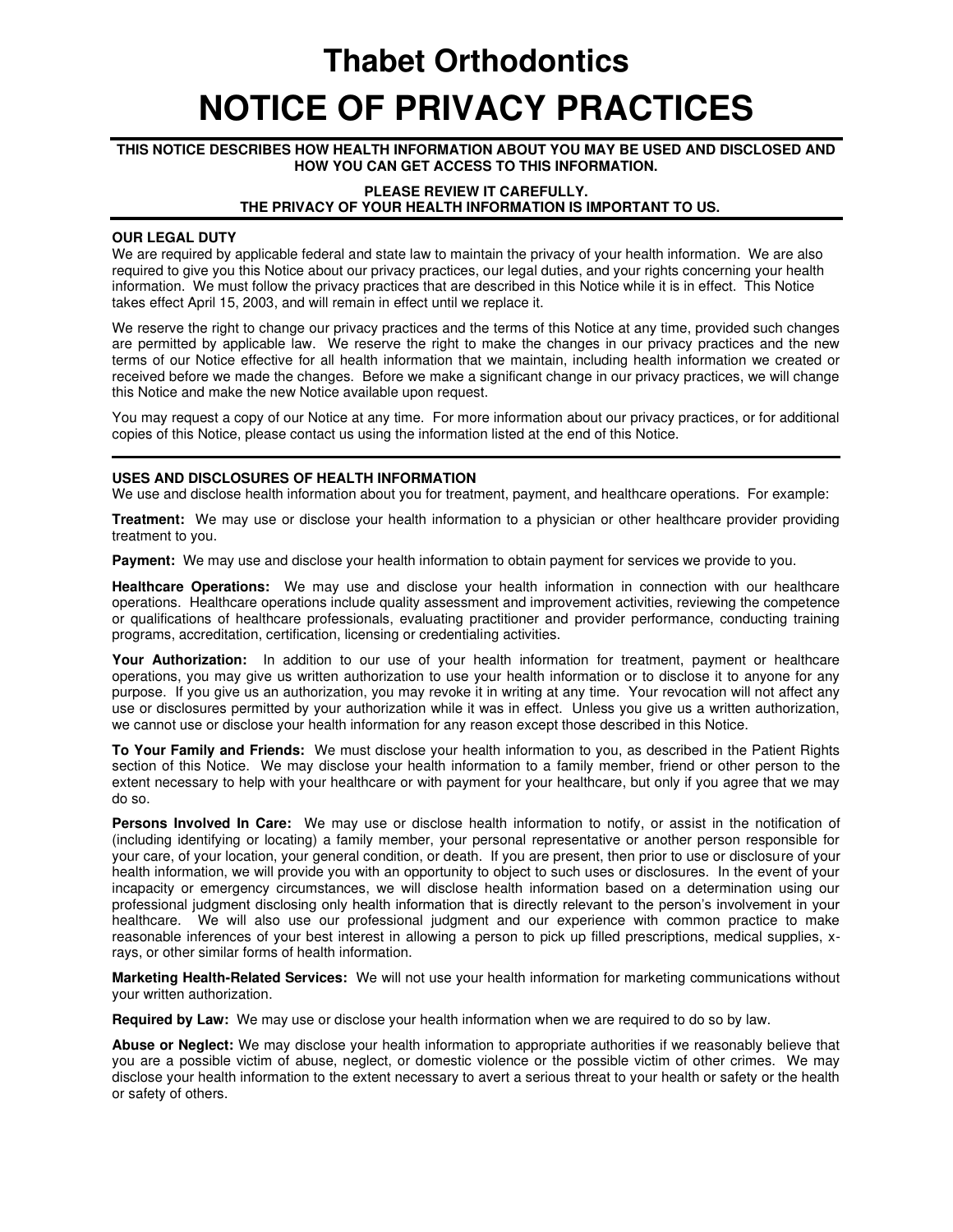**National Security:** We may disclose to military authorities the health information of Armed Forces personnel under certain circumstances. We may disclose to authorized federal officials health information required for lawful intelligence, counterintelligence, and other national security activities. We may disclose to correctional institution or law enforcement official having lawful custody of protected health information of inmate or patient under certain circumstances.

**Appointment Reminders:** We may use or disclose your health information to provide you with appointment reminders (such as voicemail messages, postcards, or letters).

#### **PATIENT RIGHTS**

**Access:** You have the right to look at or get copies of your health information, with limited exceptions. You may request that we provide copies in a format other than photocopies. We will use the format you request unless we cannot practicably do so. (You must make a request in writing to obtain access to your health information. You may obtain a form to request access by using the contact information listed at the end of this Notice. We will charge you a reasonable cost-based fee for expenses such as copies and staff time. You may also request access by sending us a letter to the address at the end of this Notice. If you request copies, we will charge you \$0.\_\_\_ for each page, \$\_ per hour for staff time to locate and copy your health information, and postage if you want the copies mailed to you. If you request an alternative format, we will charge a cost-based fee for providing your health information in that format. If you prefer, we will prepare a summary or an explanation of your health information for a fee. Contact us using the information listed at the end of this Notice for a full explanation of our fee structure.)

**Disclosure Accounting:** You have the right to receive a list of instances in which we or our business associates disclosed your health information for purposes, other than treatment, payment, healthcare operations and certain other activities, for the last 6 years, but not before April 14, 2003.If you request this accounting more than once in a 12-month period, we may charge you a reasonable, cost-based fee for responding to these additional requests.

**Restriction:** You have the right to request that we place additional restrictions on our use or disclosure of your health information. We are not required to agree to these additional restrictions, but if we do, we will abide by our agreement (except in an emergency).

**Alternative Communication:** You have the right to request that we communicate with you about your health information by alternative means or to alternative locations. **{You must make your request in writing.}** Your request must specify the alternative means or location, and provide satisfactory explanation how payments will be handled under the alternative means or location you request.

**Amendment:** You have the right to request that we amend your health information. (Your request must be in writing, and it must explain why the information should be amended.) We may deny your request under certain circumstances.

**Electronic Notice:** If you receive this Notice on our Web site or by electronic mail (e-mail), you are entitled to receive this Notice in written form.

#### **QUESTIONS AND COMPLAINTS**

If you want more information about our privacy practices or have questions or concerns, please contact us.

If you are concerned that we may have violated your privacy rights, or you disagree with a decision we made about access to your health information or in response to a request you made to amend or restrict the use or disclosure of your health information or to have us communicate with you by alternative means or at alternative locations, you may complain to us using the contact information listed at the end of this Notice. You also may submit a written complaint to the U.S. Department of Health and Human Services. We will provide you with the address to file your complaint with the U.S. Department of Health and Human Services upon request.

We support your right to the privacy of your health information. We will not retaliate in any way if you choose to file a complaint with us or with the U.S. Department of Health and Human Services.